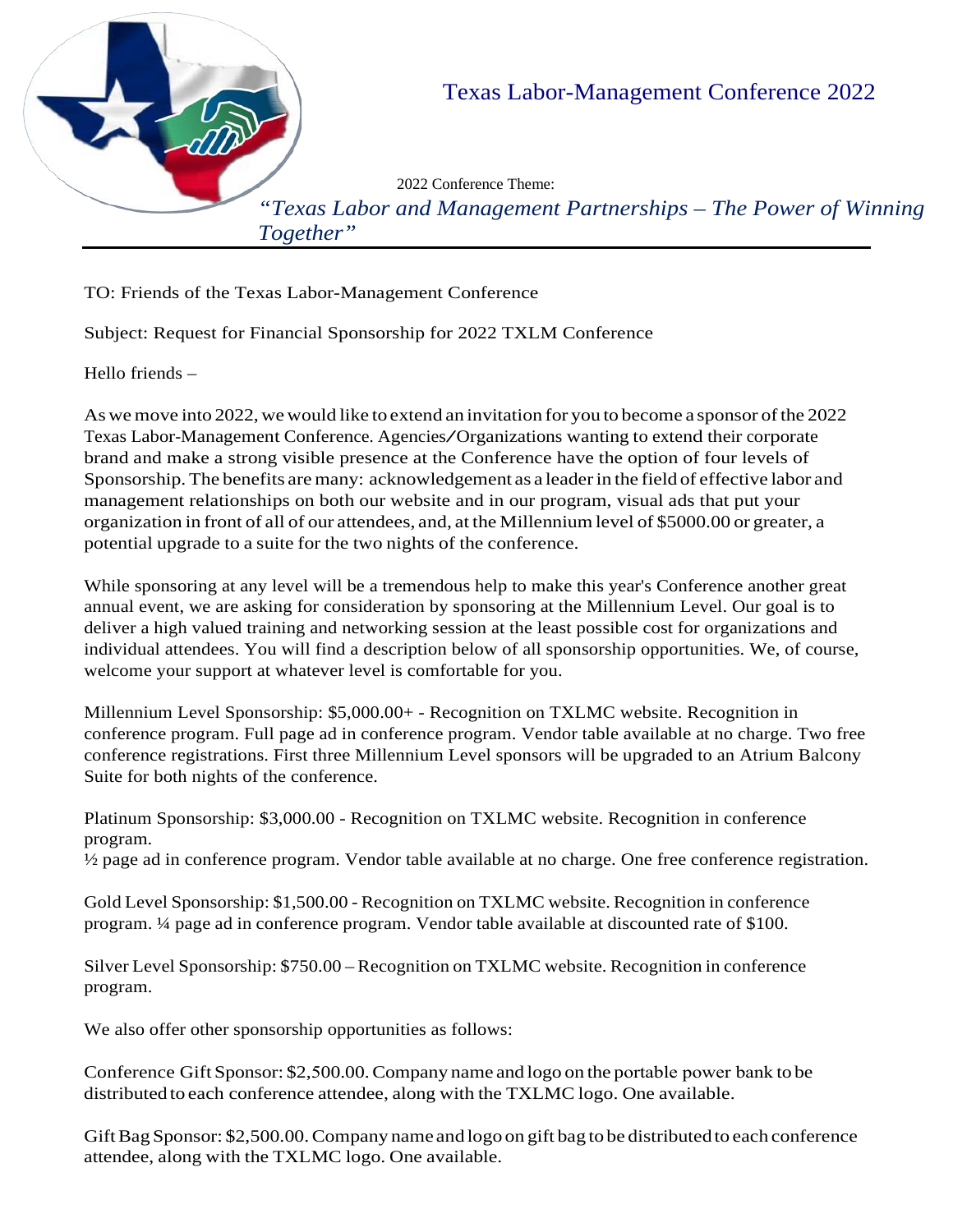Casino Night/Reception Sponsor: \$2,500.00. Company logo projected on screen and advertised on tables. Company name announced, via PA system, three times during event. Three available.

If you are not interested in sponsorship, but otherwise are interested in having a vendor table, the cost for table and display set up is \$300.00 this year. If you would like to attend the conference as well asset up a table, we would love to have you and will provide your table at a reduced rate of only \$200.00 over the registration fee. Early Bird Registration is \$275 if payment is received by May 31, 2022, \$325.00 if payment is received after May 31, 2022, and \$350 at the door.

The TXLMC is a 501(c)6 tax exempt organization. W-9 Forms provided for corporate sponsors.

Please complete the attached Sponsorship Form and submit it to the undersigned. You may also complete the Sponsorship form online form at <https://txlmc.org/sponsorship/>. If you have any [questions regardin](mailto:jesse@ila28.com)g being a sponsor at this year's ev[ent, please call or e-mail S](mailto:Jalisa.c.sims@nasa.gov.)teve Sanders 2812507440 ssanders@ila24.org or Virginia Perez virginia@wgma.org

> Thank you in advance your consideration. *Steven Sanders* – Chair *Virginia Perez*– Co-Chair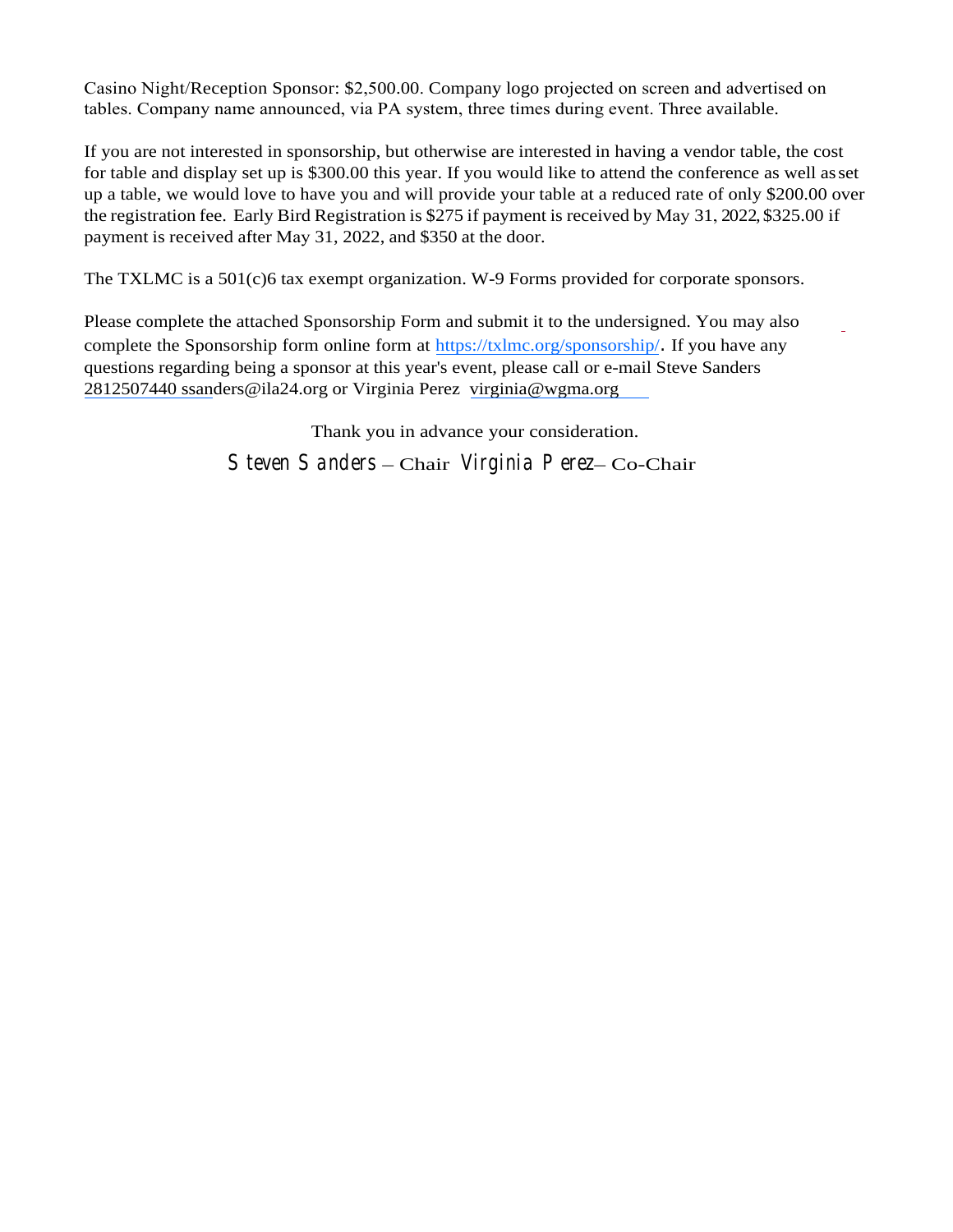# *2022 TXLM CONFERENCE SPONSORSHIP FORM*



TEXAS LABOR-MANAGEMENT CONFERENCE **July 13-15, 2022**

**Hyatt Regency on the Riverwalk 123 Losoya St., San Antonio, TX 78205**

**Partnering with labor organizations and employers from private and government sectors.**

 2022 Conference Theme:*"Texas Labor and Management Partnerships – The Power of Winning Together"*

**------------------------**

#### **Company Name:**

#### **Level of Sponsorship:**

- **Millennium: \$5,000.00+**
- **Recognition on TXLMC website.**
- **Full page ad in conference program.**
- **Recognition in conference program.**

**Platinum: \$3,000.00 –** 

- **Recognition on TXLMC website.**
- **Recognition in conference program.**
- **½ page ad in conference program.**

**Gold: \$1,500.00 –**

- **Recognition on TXLMC website.**
- **Recognition in conference program.**

**Silver: \$750.00 –**

- **Recognition on TXLMC website.**
- **Recognition in conference program.**

**Casino Night/Reception Sponsor: \$2,500.00. Company logo projected on screen and advertised on tables. Company name announced,via PA system, three times during event. Three available**

• **Vendor table available at no charge.**

• **Vendor table available at**

• **Two free conference registrations.**

• **First three Millennium Level sponsors will be upgraded to an Atrium Balcony Suite for both nights of the conference.**

**no charge.**

• **One free conference registration.**

- **¼ page ad in conference program.**
- **Vendor table available at discounted rate of \$100.**